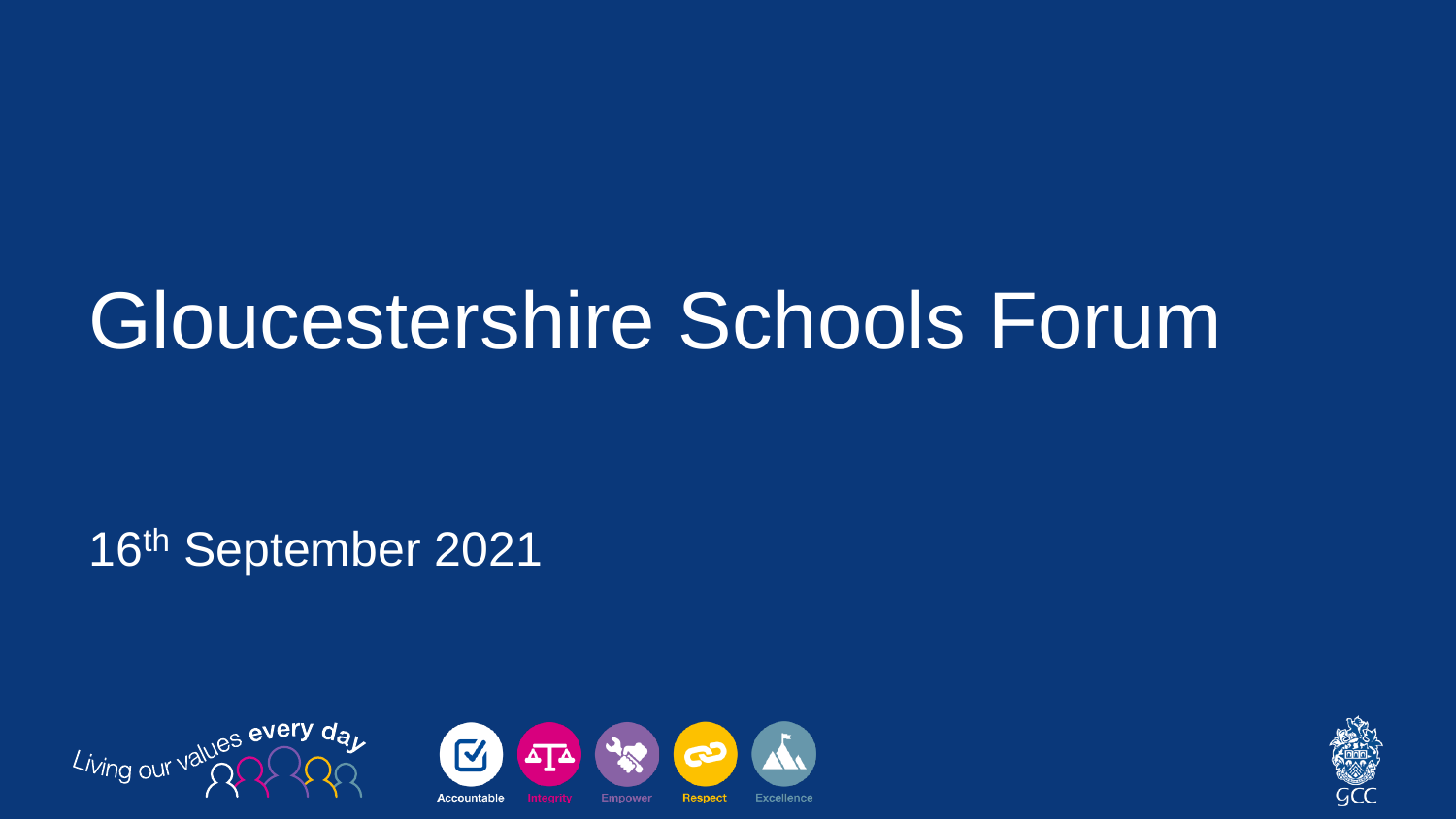## **Agenda**

- 1. Apologies for Absence
- 2. Declarations of Interest
- 3. Public Questions
- 4. Minutes and matters arising
- 5. School Funding 2022/23
- 6. High Needs

Living our values every of

- 7. Capital Programme
- 8. F40 and COVID update



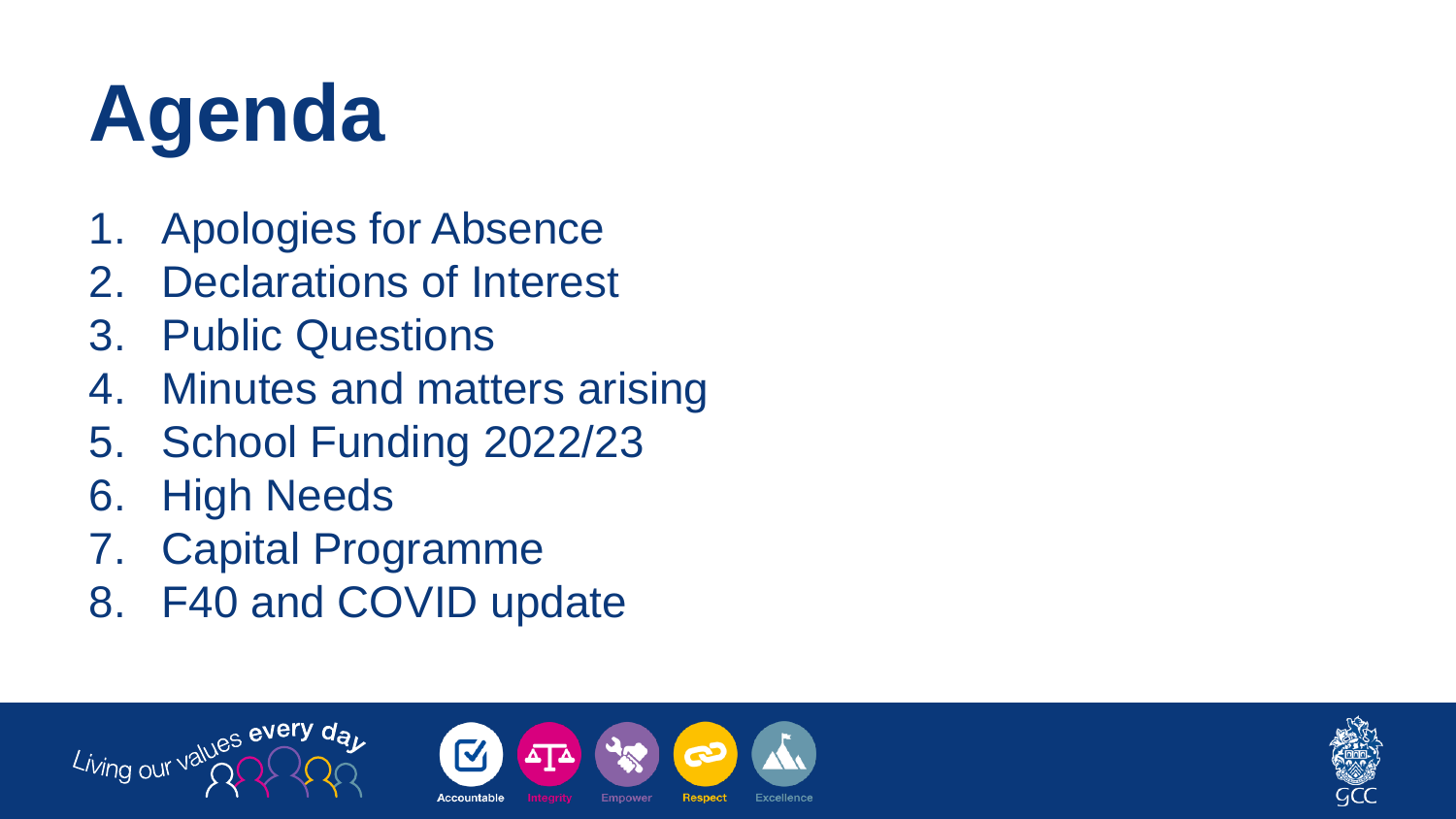#### **School Funding 2022/23**





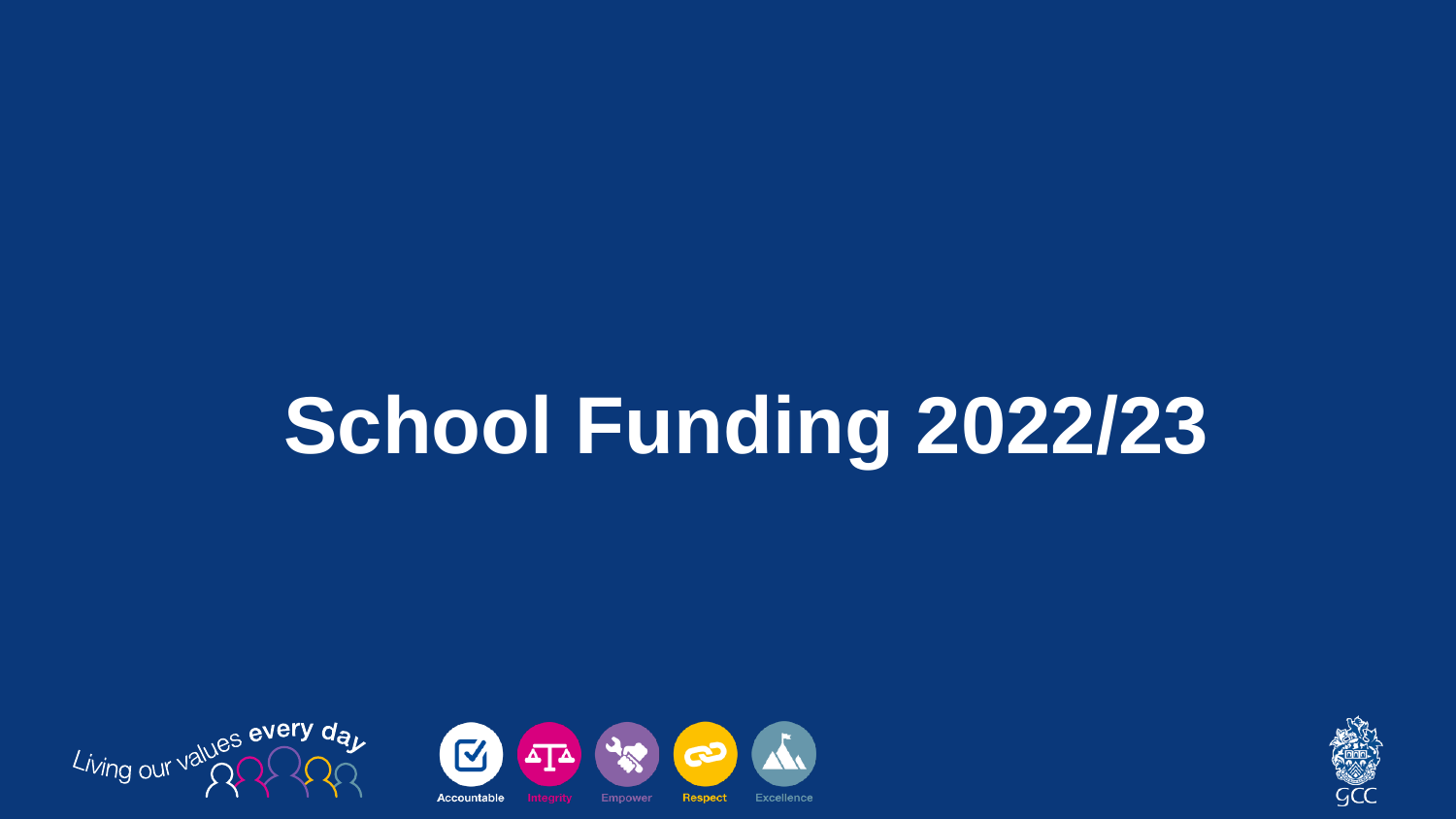#### **Dedicated Schools Grant** Indicative Allocations 2022/23

|                                      |                |                   | <b>Central</b>  |                    |                  |
|--------------------------------------|----------------|-------------------|-----------------|--------------------|------------------|
| 2022/23 Indicative DSG block summary |                |                   | <b>School</b>   |                    |                  |
|                                      | <b>Schools</b> | <b>High Needs</b> | <b>Services</b> | <b>Early Years</b> | <b>Total DSG</b> |
| 21/22 (as at Sept 21)                | £411.371m      | £74.352m          | £2.784m         | £35.337m           | £523.844m        |
| 22/23 Indicative DSG block funding   | £423.658m      | £80.761m          | £2.939m         | £35.337m           | £542.694m        |
| <b>Change</b>                        | £12.287m       | £6.409m           | £0.155m         | £0.000m            | £18.851m         |
| Percentage change                    | 3.0%           | 8.6%              | 5.6%            | $0.0\%$            | 3.6%             |





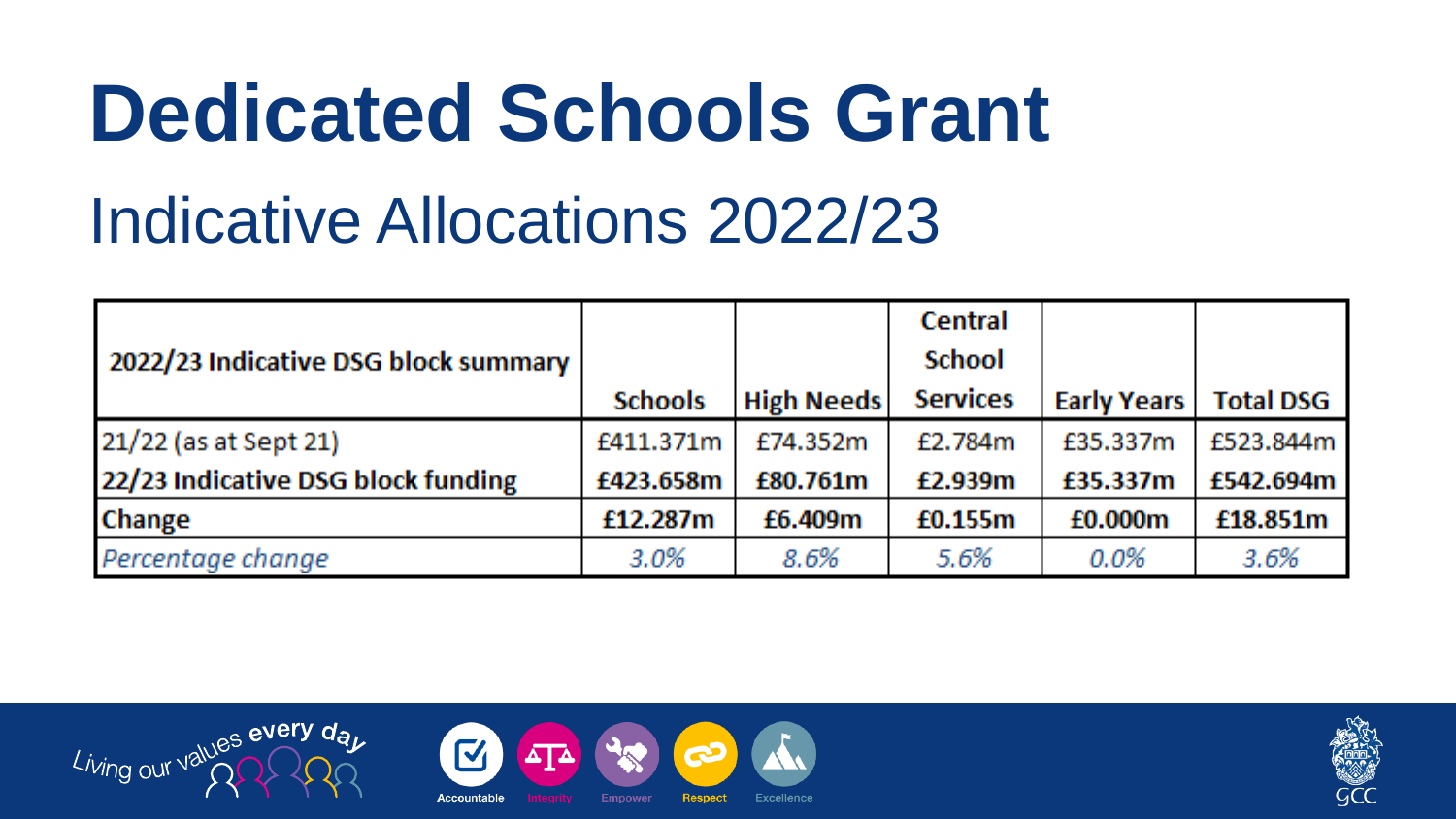# **Dedicated Schools Grant**

#### Growth Fund

- Calculations using the 2022/23 NFF Basic Need AWPU rates forecast a need for £1.3m to support growth.
- Reduction of £200,000 on 2021/22 allocation.

**Recommendation 1: That a top-slice for growth of £1.3m is agreed for 2022/23 subject to being updated for any change in the basic need AWPU rates for 2022/23 when these are finalised in January 2022.**





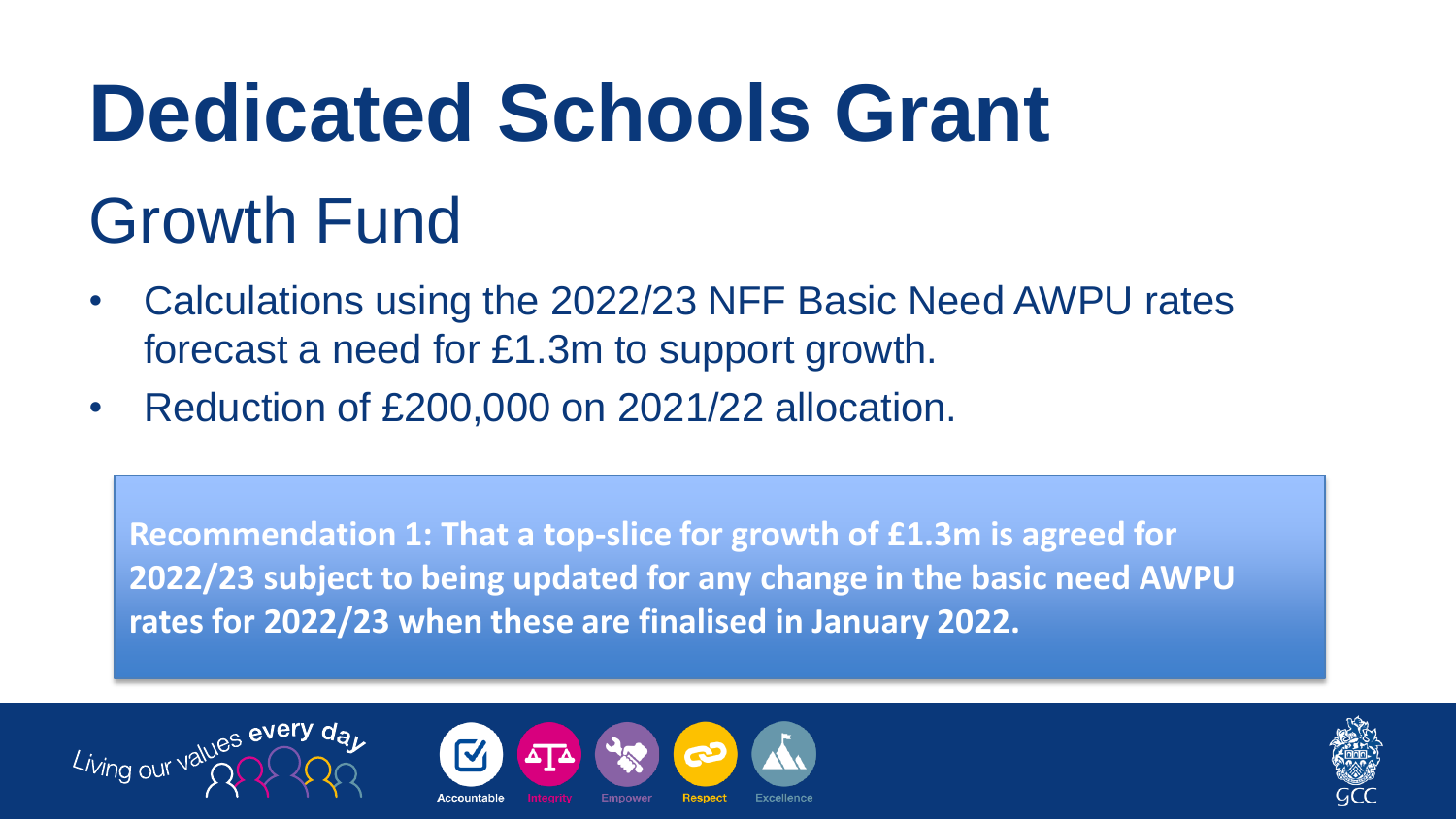## **Dedicated Schools Grant** Key Changes to School Funding

- 3% increases to the factors for basic entitlement, FSM6, IDACI, LPA and EAL.
- 2% increase to minimum per pupil levels and FSM.
- FSM6 update on the October census to bring in line with other factors.
- Mobility based on actual date rather than census (which did not take place due to COVID)
- Rates: to be paid directly by ESFA





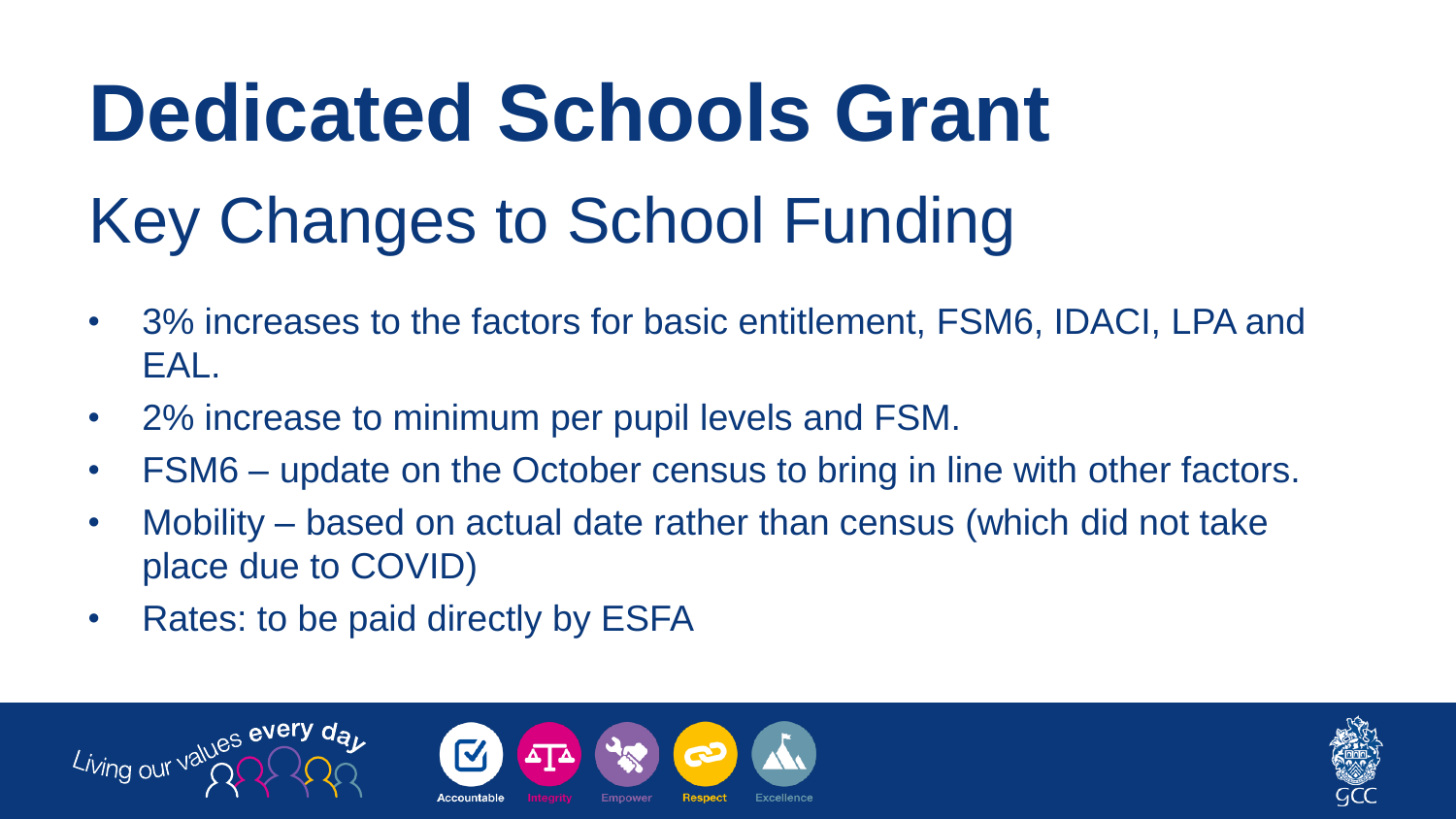#### **Dedicated Schools Grant** Key Changes to School Funding

• Sparsity - increase £10,000 primary and £5,000 to maximum amounts; improved accuracy; tapering (set at 20%)

| Impact: |                  | 21/22 Schools | 21/22               | 22/23 Schools | 22/23                         | <b>Movement</b> |            |
|---------|------------------|---------------|---------------------|---------------|-------------------------------|-----------------|------------|
|         |                  | qualifying    | <b>Total amount</b> | qualifying    | Total amount schools   Amount |                 |            |
|         | Primary          | 28            | £1,013,579          | 74            | £2,953,937                    | 46              | £1,940,358 |
|         | <b>Secondary</b> |               | £190,566            |               | £218,797                      |                 | £28,231    |
|         | Total            | 33            | £1,204,145          | 80            | £3,172,734                    | 47              | £1,968,589 |





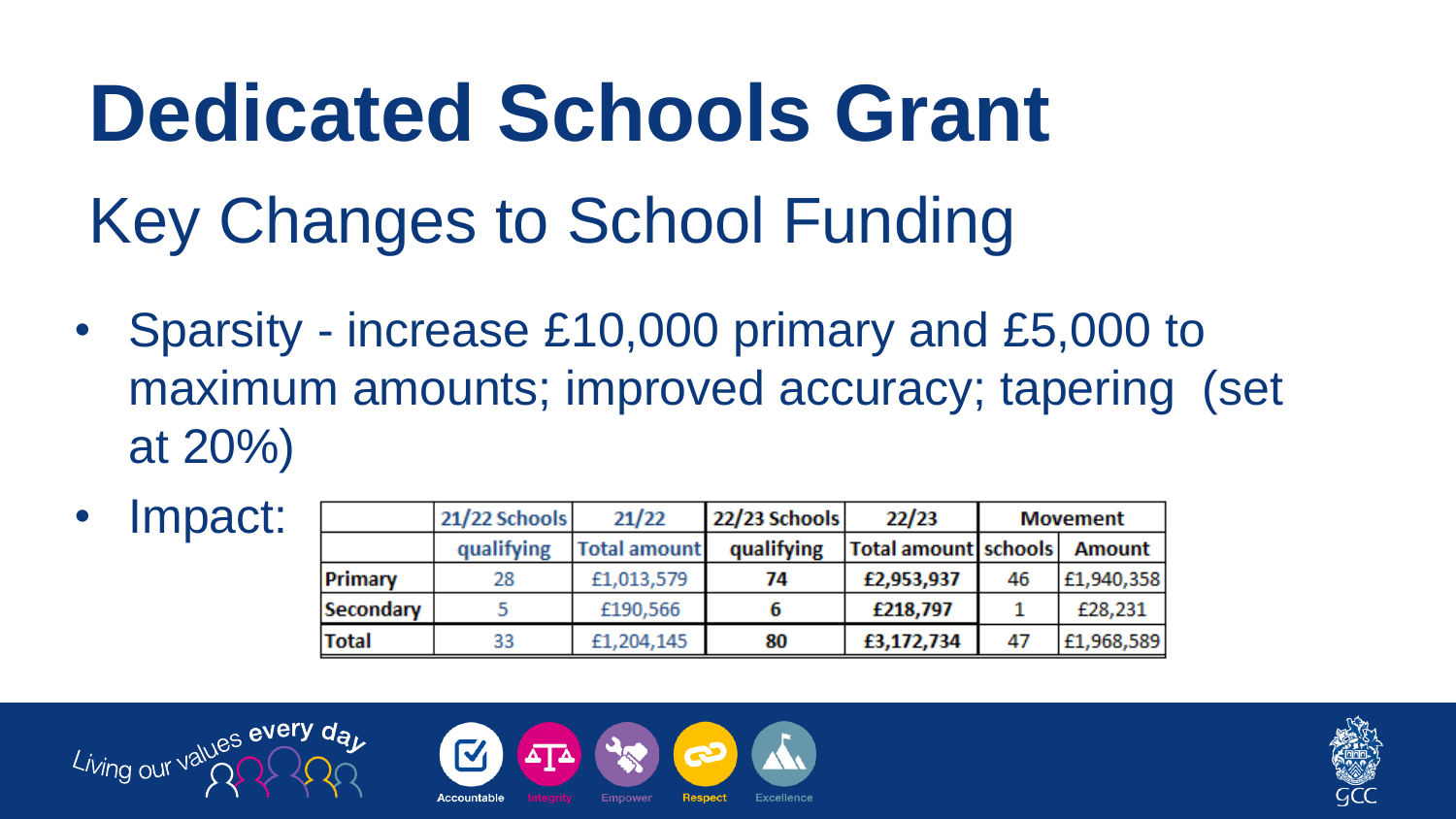#### **Dedicated Schools Grant** Key Changes to School Funding

- Minimum per pupil funding increase by 2%, to:
	- Primary: £4,265
	- Secondary: £5,525
- Funding floor/Minimum Funding Guarantee in the NFF remains at 2%.





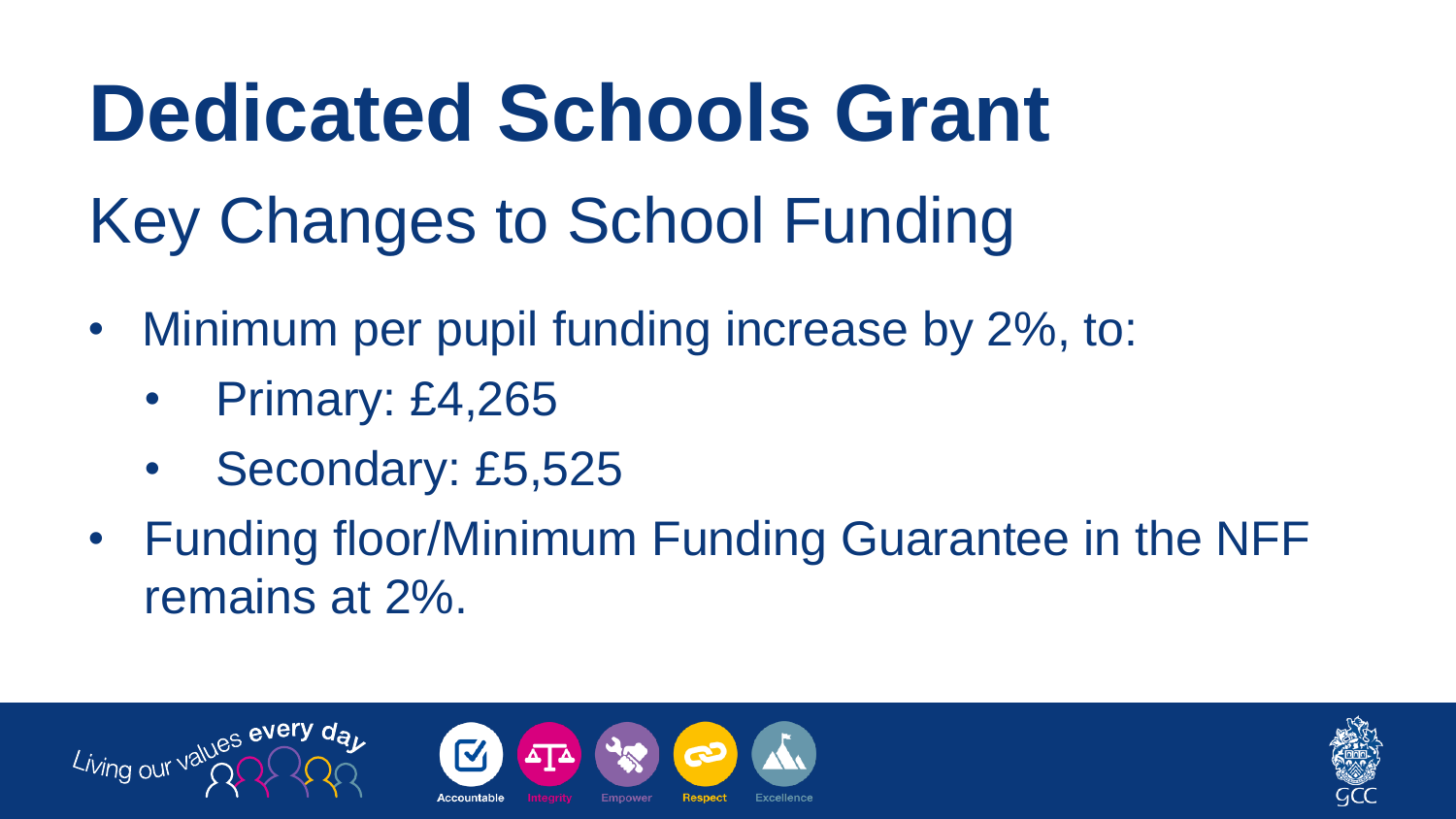# **Dedicated Schools Grant**

#### Schools Block

- Based on initial calculations (subject to census update: we can:
	- Fully fund the National Funding Formula (NFF)
	- Assume there will be a small surplus est. £520,000

*Recommendation 2*: *The Schools Forum agree the basis on which the formula will be allocated for 2022/23 in line with their previous stated intention to match the NFF method as closely as possible and to utilise any surplus remaining in the schools block to support the 1 in 40 model.*





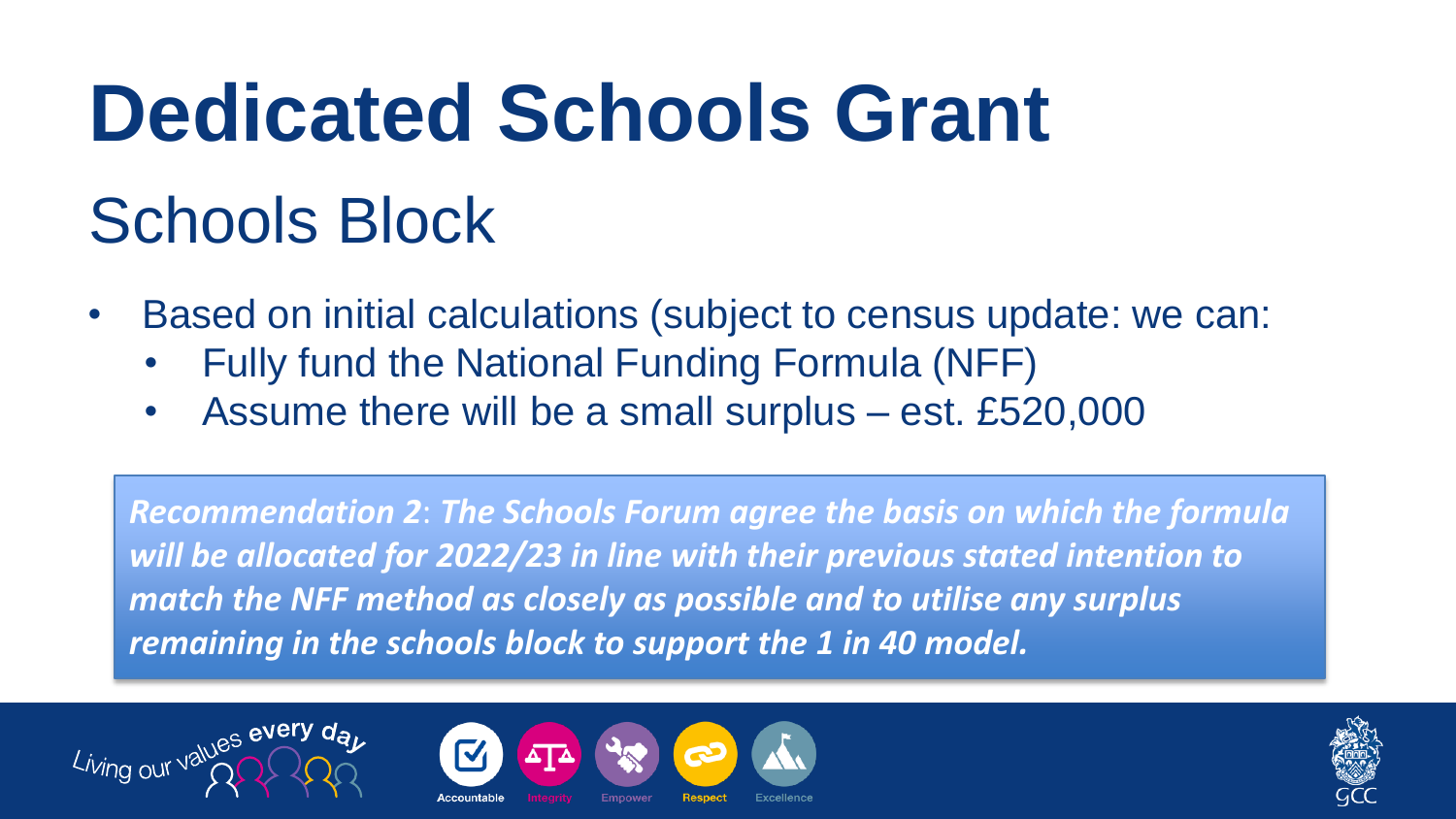#### **Dedicated Schools Grant** De-delegations – Maintained Schools

| De-delegation                                        | Per Pupil Rate   Total Cost |          |
|------------------------------------------------------|-----------------------------|----------|
| In-year increase in pupil numbers in primary schools | £6.32                       | £218,000 |
| <b>Targeted intervention - Primary</b>               | £9.27                       | £319,000 |
| Union Facilities - Primary                           | £3.05                       | £105,000 |
| LA Statutory duties - Primary and Secondary          | £5.00                       | £193,000 |





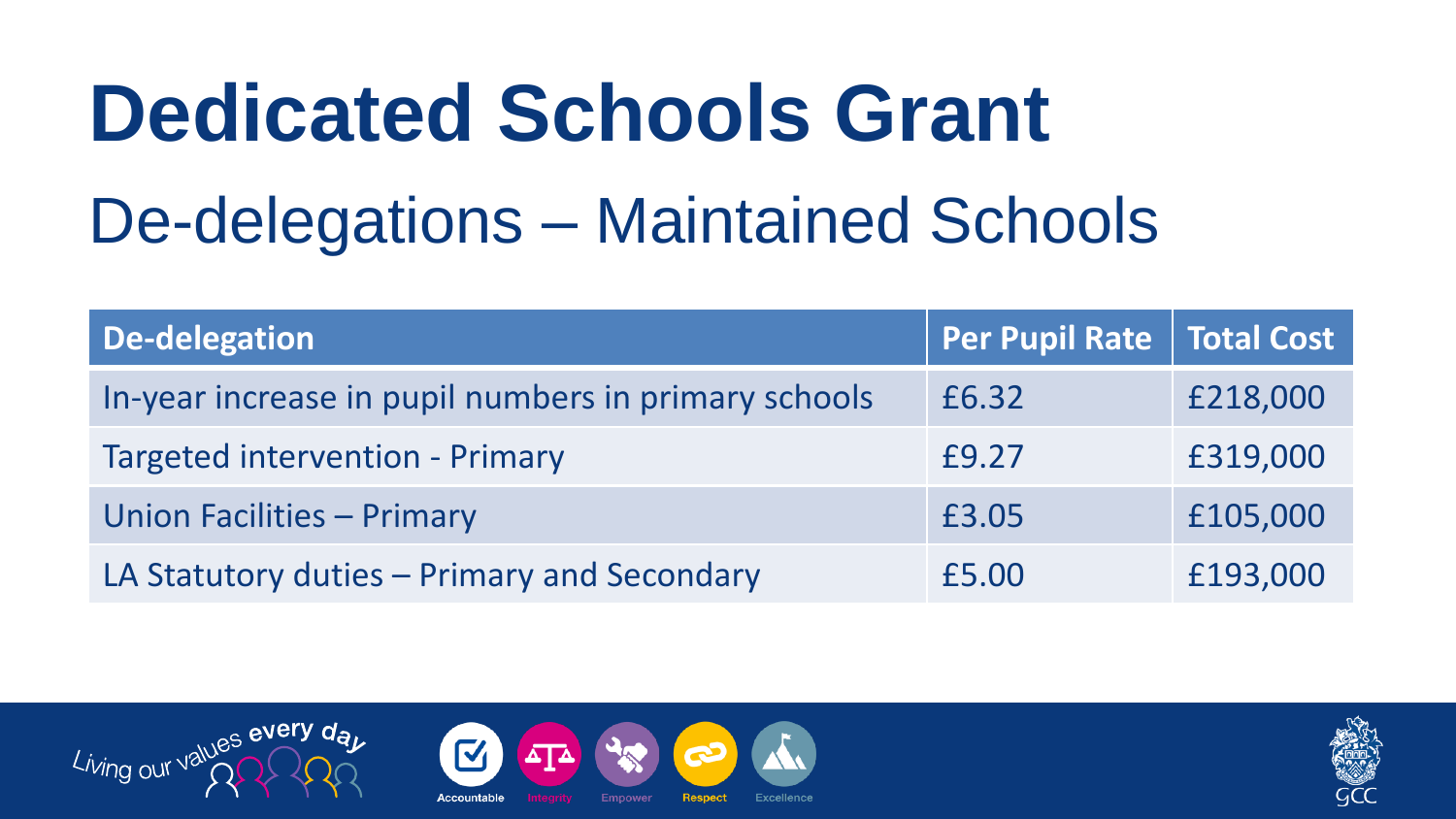#### **Dedicated Schools Grant** De-delegation: Recommendation

**Recommendation 3: Forum members are asked to consider and approve de-delegation at the per pupil rates shown for:**

- **in-year increases in pupil numbers (primary)**
- **targeted intervention (primary)**
- **union facilities (primary)**
- **local authority statutory duties (primary and secondary)**





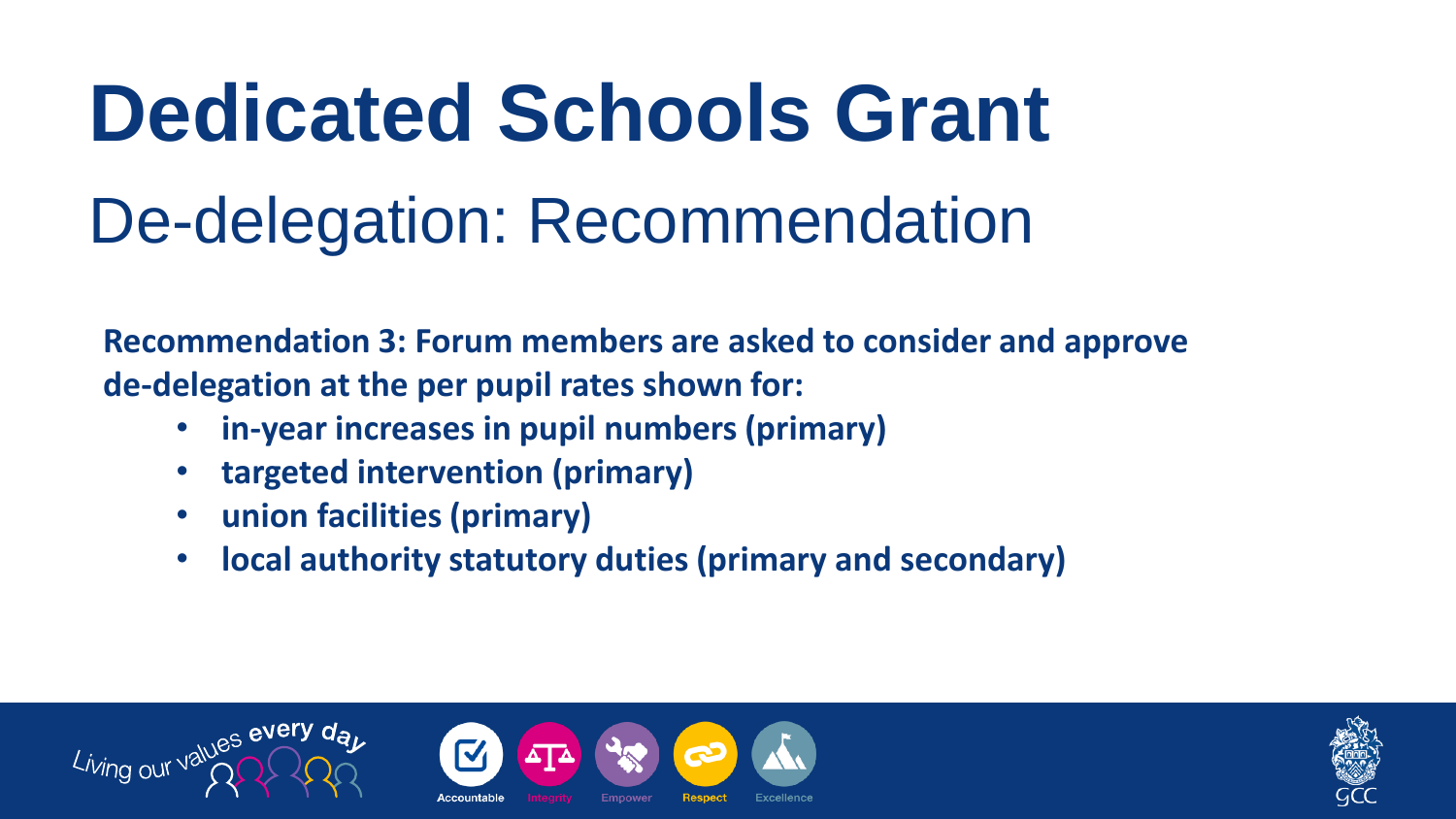#### **Consultation**

#### National Funding Formula

- Focussed on moving towards the Hard NFF
- Initial draft response shared for comments our core message:
	- The need for an equitable approach for all schools.
	- Consistency and alignment important where it adds value.
	- The need for a decisive timeline that moves this issue forward.
- View of the F40 response on the 20<sup>th</sup> September 2021
- Webinar on the 22nd September 2021 for all schools
- Final response shared with all schools via HeadsUp





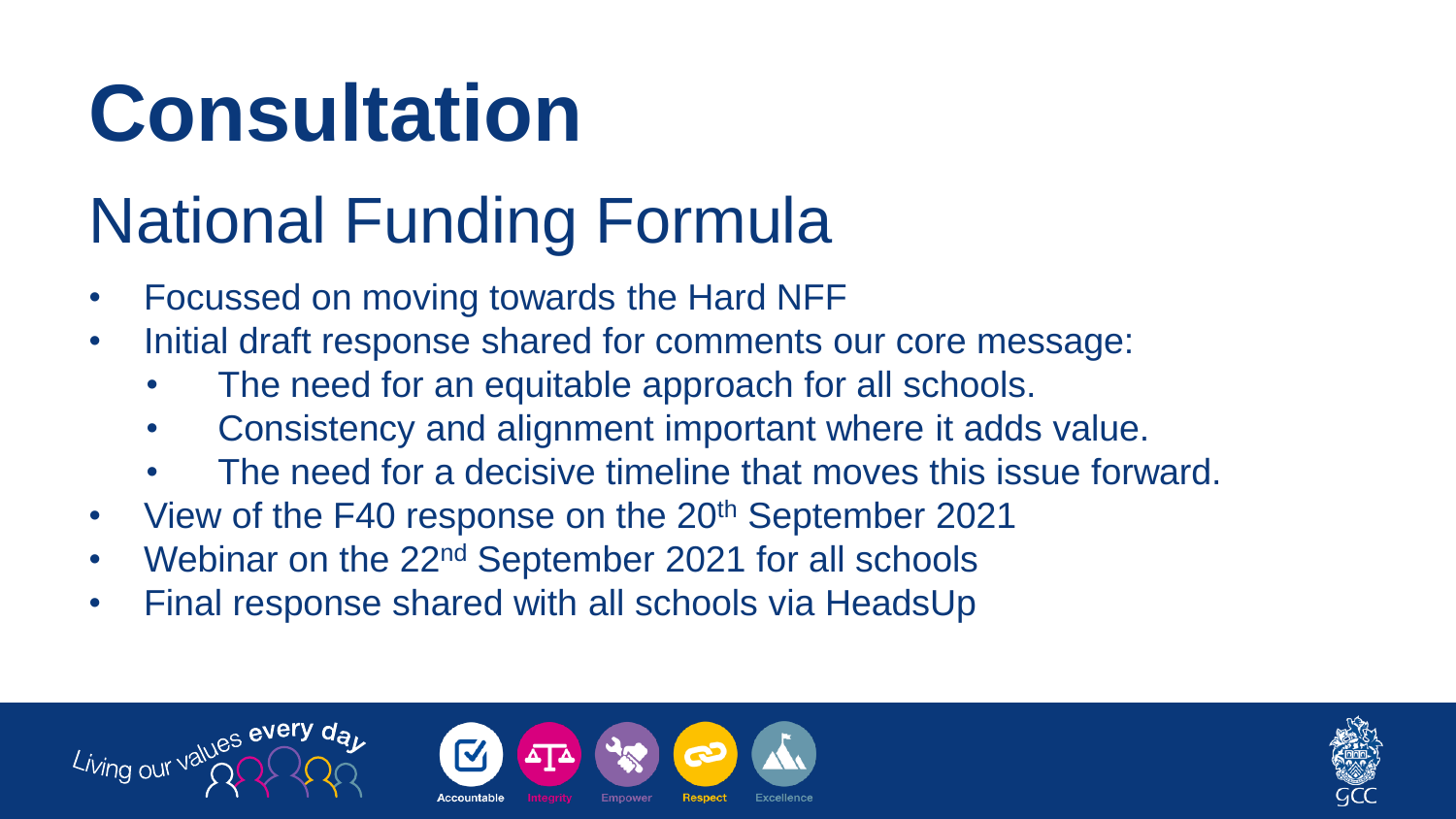#### **High Needs**





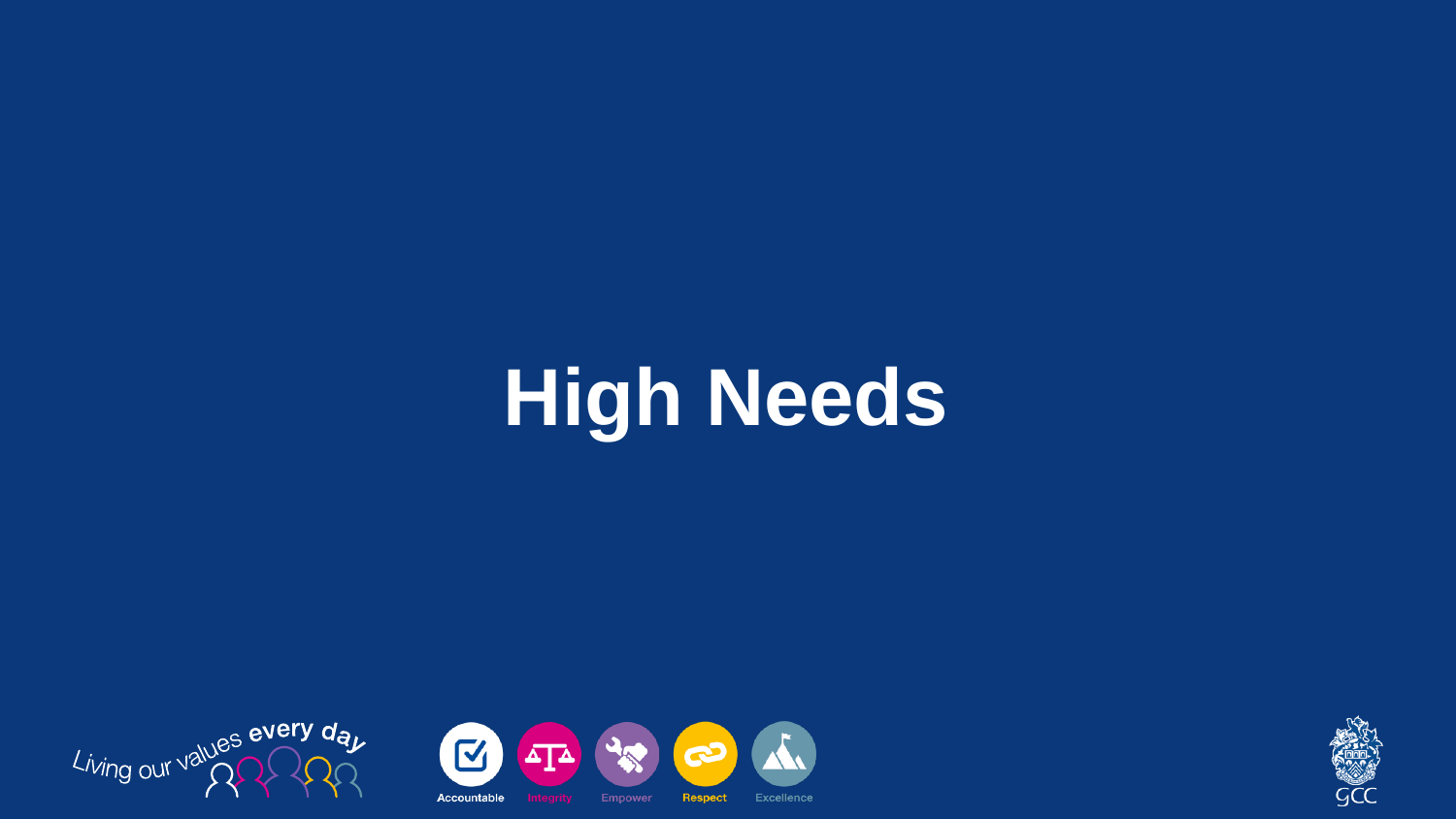#### **High Needs: July Forecast**

| <b>High Needs Block</b>                             | <b>Budget</b> | <b>Forecast</b><br>(July) | <b>Variance to</b><br>budget | Variance to<br>prvs forecast |
|-----------------------------------------------------|---------------|---------------------------|------------------------------|------------------------------|
|                                                     | £000          | £000                      | £000                         | £000                         |
| Alternative provision - places & top ups & services | 5,476.7       | 5,467.6                   | $-9.1$                       | 4.1                          |
| Alternative provision - Glos Hospital Education     | 2,030.7       | 2,017.3                   | $-13.4$                      | $-11.9$                      |
| EHCP Costs - College and FE                         | 4,698.9       | 4,870.9                   | 172.0                        | 172.0                        |
| <b>EHCP Costs - Early Years</b>                     | 233.5         | 233.5                     | 0.0                          | 0.0                          |
| <b>EHCP Costs - Primary</b>                         | 7,239.3       | 7,308.6                   | 69.3                         | 69.3                         |
| <b>EHCP Costs - Secondary</b>                       | 4,976.0       | 5,003.6                   | 27.6                         | 96.3                         |
| Excluded pupils                                     | $-100.0$      | $-137.0$                  | $-37.0$                      | $-37.0$                      |
| LA Services and staffing                            | 3,870.9       | 4,068.9                   | 198.0                        | 3.6                          |
| <b>Independent Special Schools</b>                  | 17,262.7      | 17,207.1                  | $-55.6$                      | $-51.9$                      |
| <b>Restorative Practice</b>                         | 200.0         | 200.5                     | 0.5                          | $-2.6$                       |
| <b>Special Centres</b>                              | 458.0         | 456.3                     | $-1.7$                       | $-1.7$                       |
| Special school provision                            | 20,948.2      | 20,977.2                  | 29.0                         | 29.0                         |
| <b>Support Services</b>                             | 1,286.1       | 1,238.9                   | $-47.2$                      | $-30.1$                      |
| <b>Virtual School</b>                               | 620.3         | 620.3                     | 0.0                          | $-11.7$                      |
| <b>High Needs Unallocated</b>                       | $-3,855.3$    | 250.0                     | 4,105.3                      | 532.0                        |
| Rounding                                            | $-0.2$        | $-0.1$                    | 0.1                          | 0.2                          |
|                                                     | 65,345.8      | 69,783.6                  | 4,437.8                      | 759.6                        |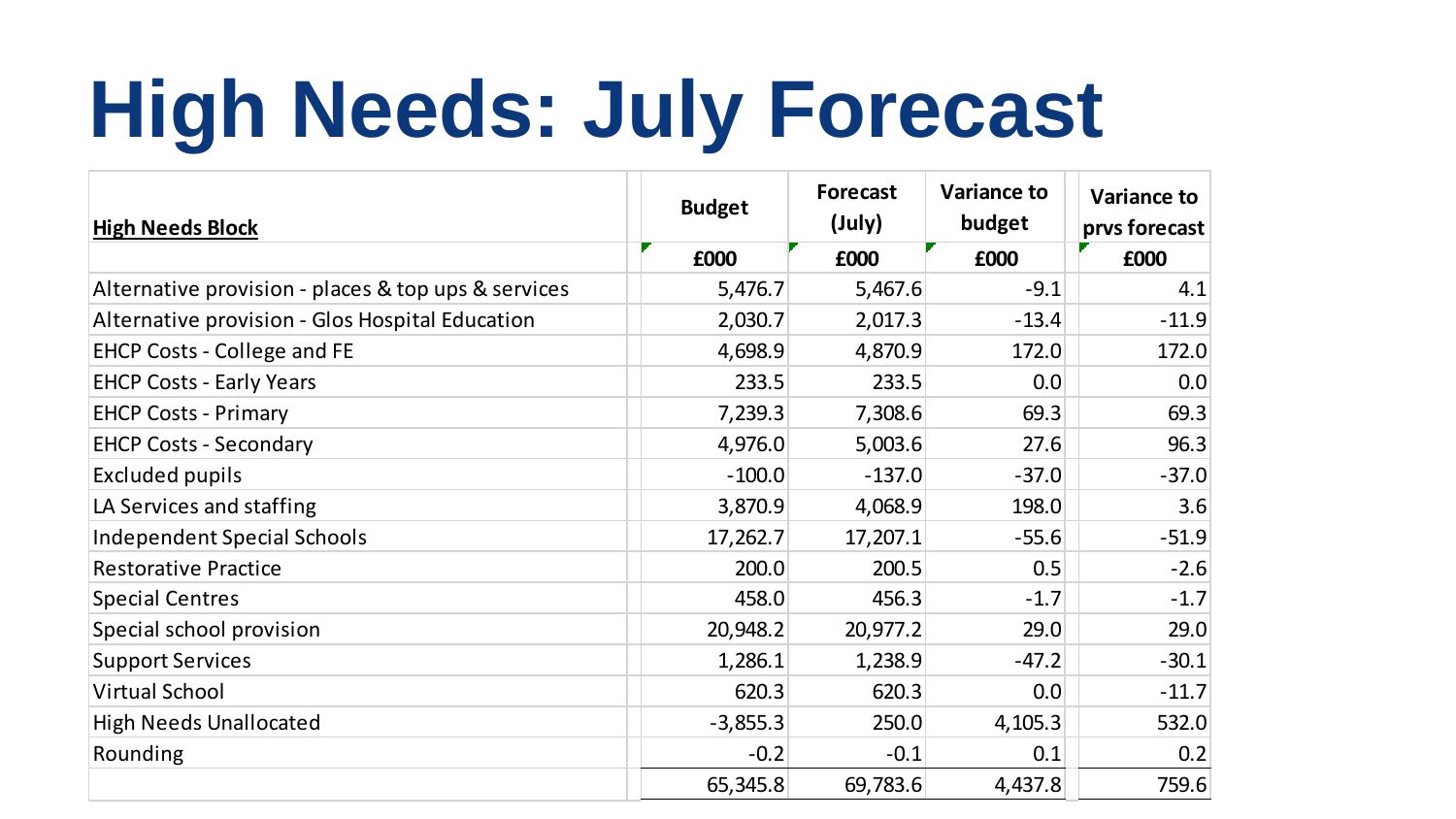### **High Needs: Activity**

- Continued focus on transformation programme:
	- o Finalise new banded funding model and develop non-statutory funding route;
	- o complete developments to casework process including digitisation of the process
	- o continue focus on early intervention, through alternative provision, team around the locality cluster etc.
	- development of special school capacity to meet rising needs.
- Monitor and review EHCP trend to assess whether increased trend is sustained
- Remodel 5 year plan reflecting both the historic and current trends in EHCP growth (November forum).

Central Government

- SEND review published Fundamental changes?
- October spending review continued investment in High Needs?





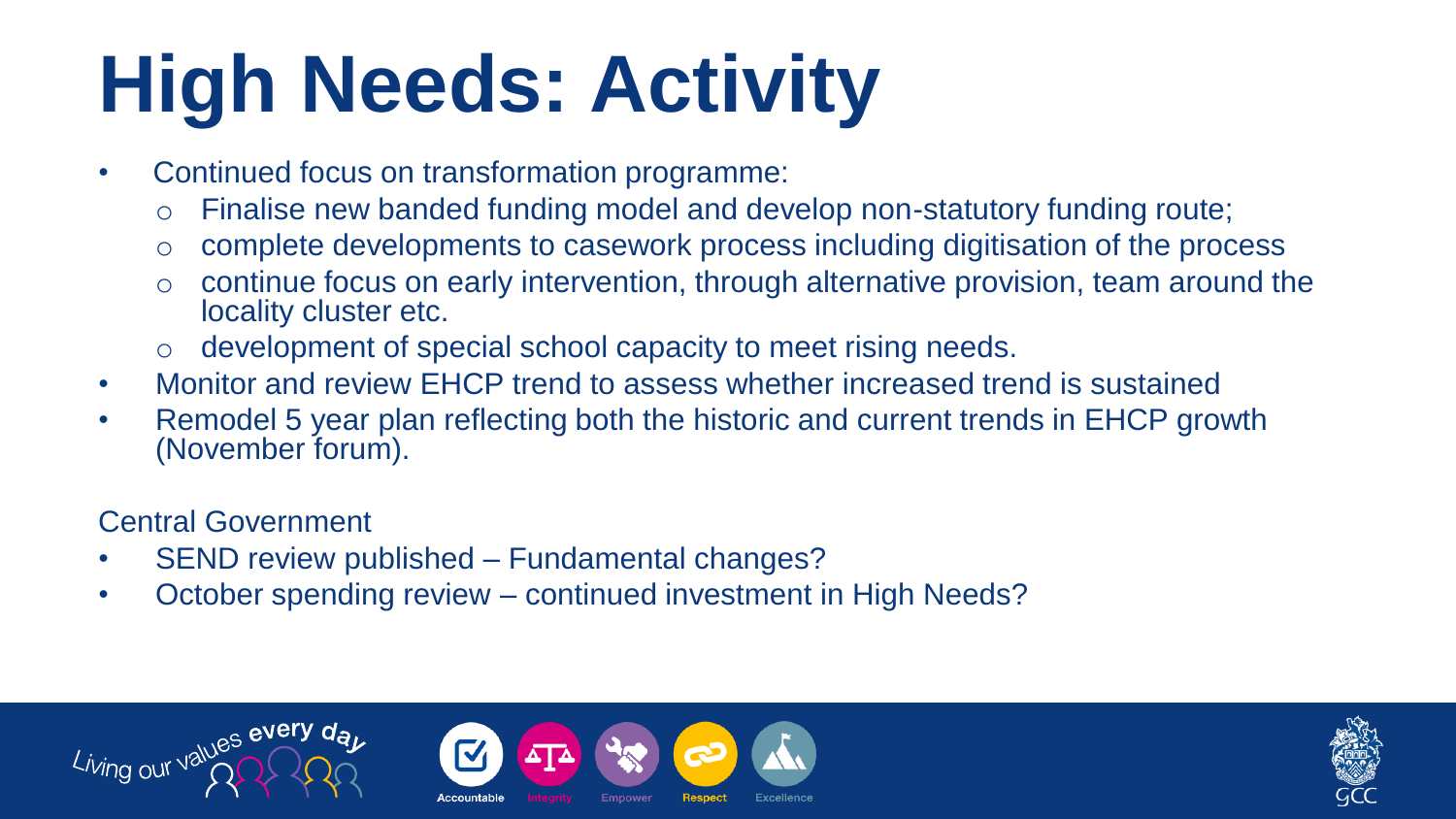## **Capital Update**





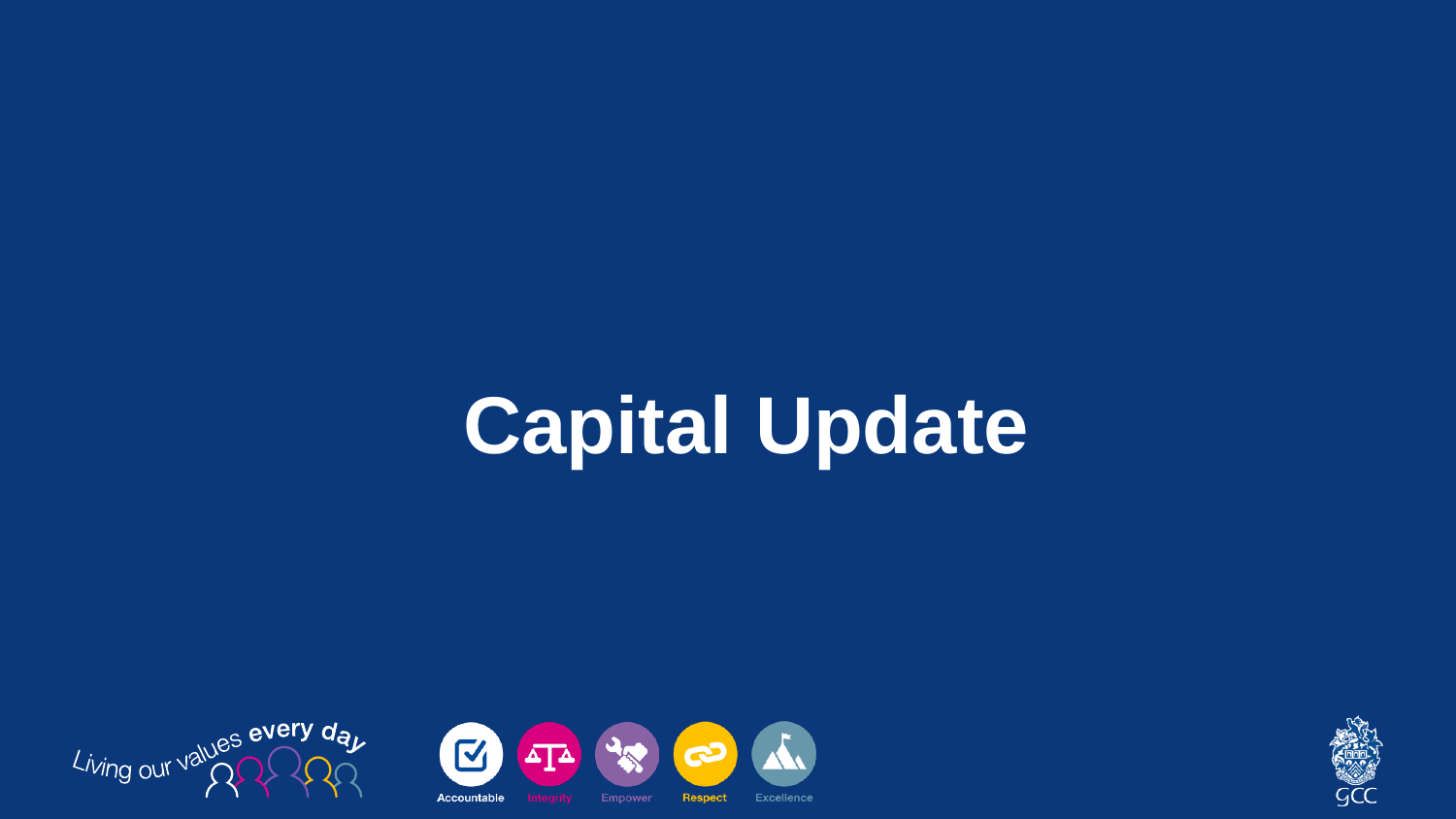## **Capital Programme**

- The revised annual budget for the 2021/22 Schools capital programme is £41.591 million.
- Significant Projects:
	- New primary school in Bishops Cleeve (£11m)
	- Cleeve school additional form of entry (£5.4m)
	- Leckhampton primary school expansion (£4.2m)
	- New Secondary School in Cheltenham (£30m)
	- NEW SEMH Special school (£9.7m)
	- Cotswold School expansion (£5.8m)
	- Winchcombe School expansion (£4.7m)





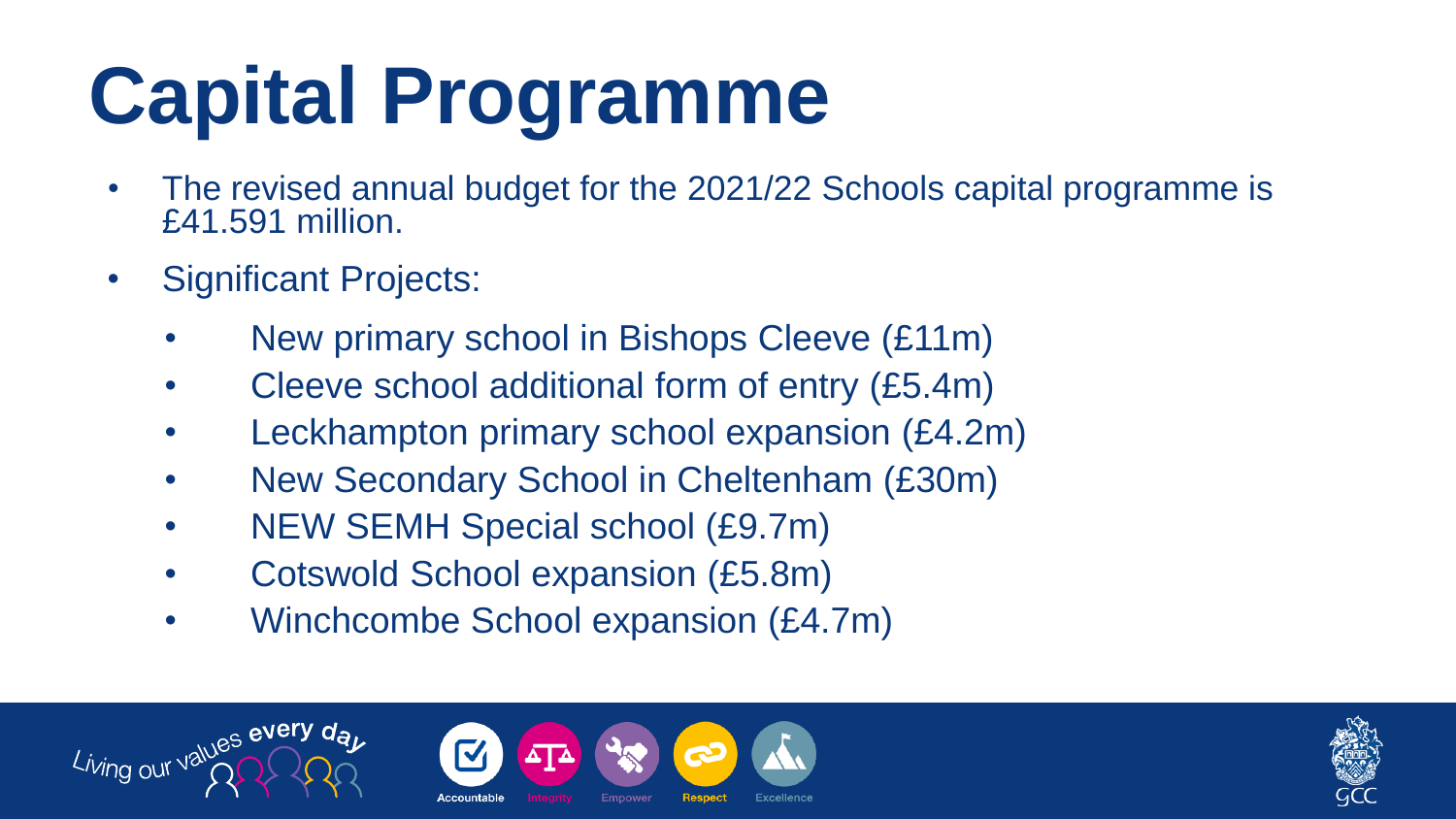## **Capital Programme**

- Improvement work for Alternative Provision
- Impact of COVID and Brexit
- New Free School Bids:
	- **Beacon Secondary Academy**
	- Wheatridge Primary School
- Priority Schools rebuilding programme (phase 1):
	- **Katherine Lady Berkeley**
	- Thomas Keble





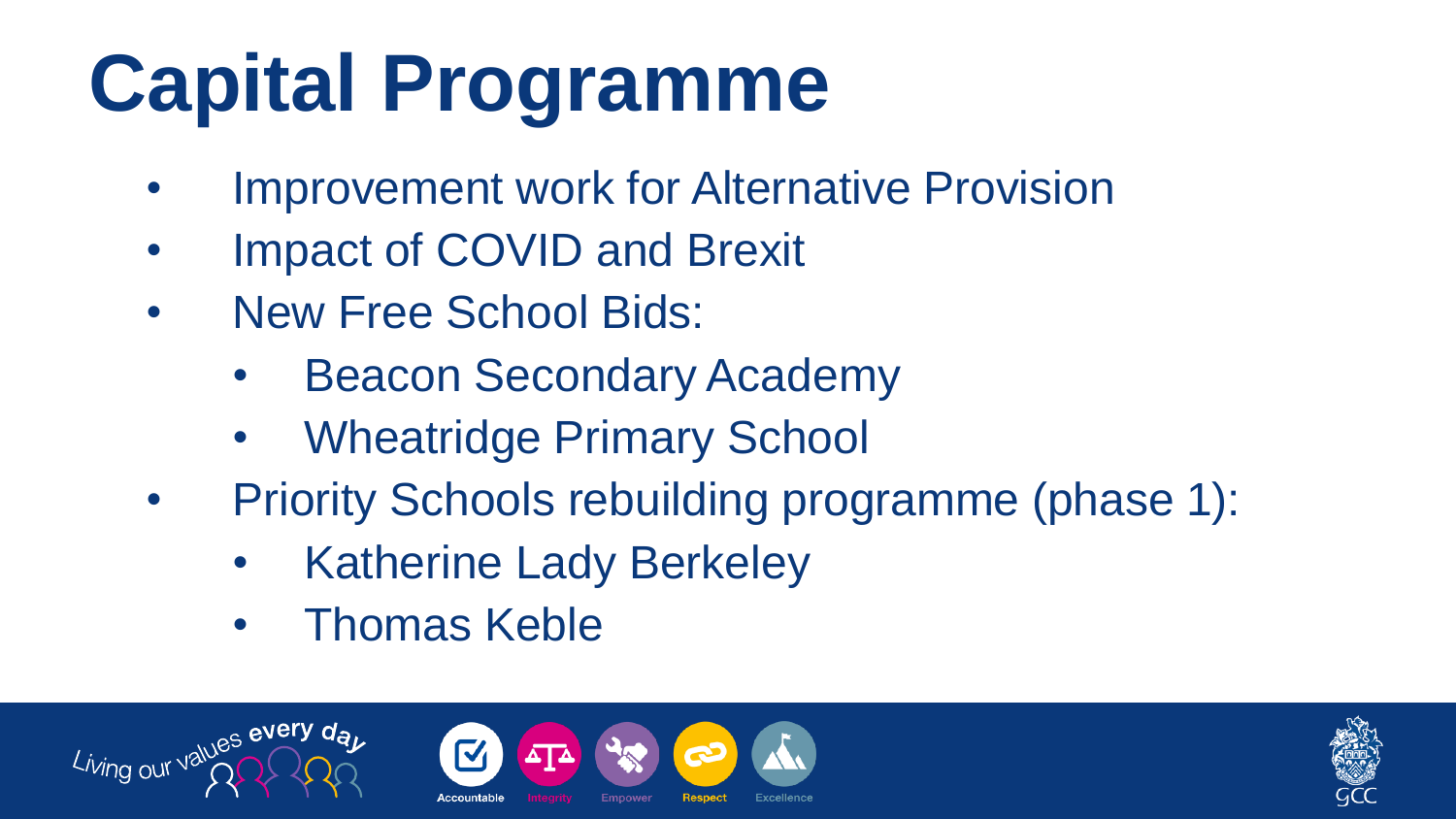### **F40 and COVID Update**





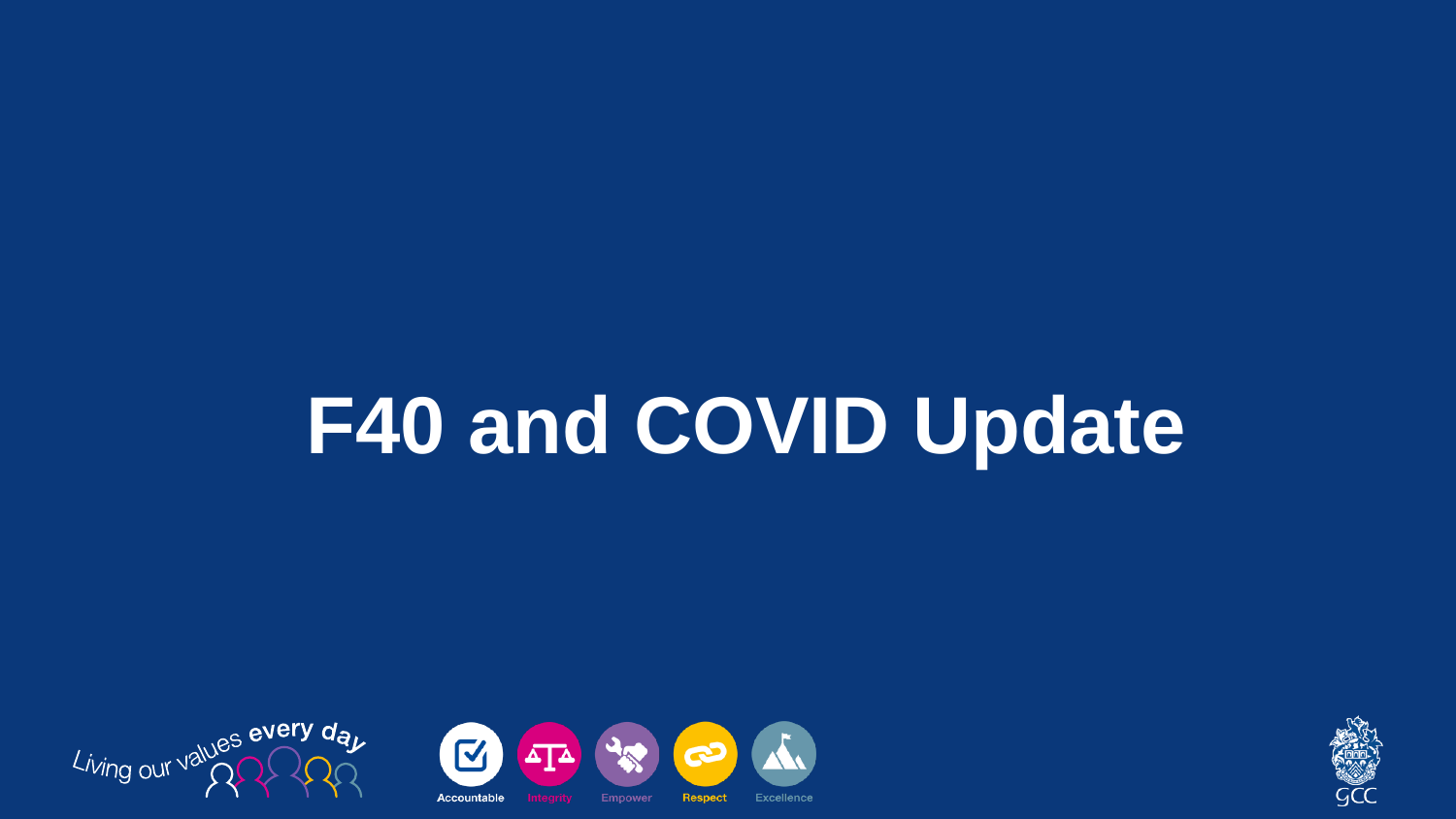### **COVID-19: Recovery Funding**

- Mainstream schools: £145 per pupil in mainstream and £290 for children in a special unit.
- All other eligible schools will get £290 per pupil
- Paid in 4 payments throughout the year
- Funding to support evidence based approaches [EEF](https://educationendowmentfoundation.org.uk/evidence-summaries/pupil-premium-guide/)  [Pupil Premium guide](https://educationendowmentfoundation.org.uk/evidence-summaries/pupil-premium-guide/)
- Use and impact of the recovery premium must be reported as part of pupil premium report and will be a focus when Ofsted visit.